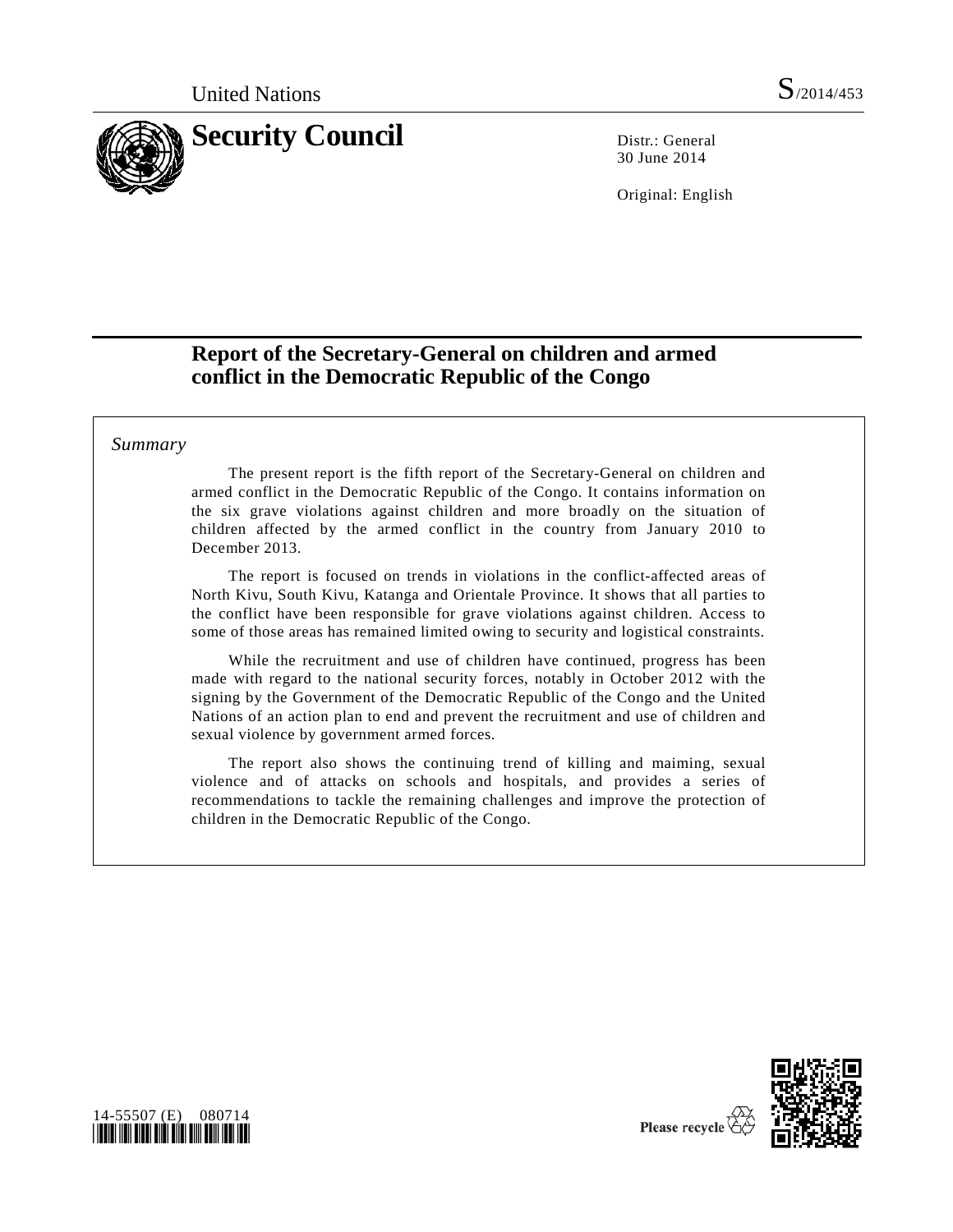# **I. Introduction**

1. The present report, submitted pursuant to Security Council resolution [1612](http://undocs.org/S/RES/1612(2005))  [\(2005\)](http://undocs.org/S/RES/1612(2005)) and subsequent resolutions, is the fifth report of the Secretary-General on children and armed conflict in the Democratic Republic of the Congo. It contains information on the major developments relating to the situation of children and armed conflict in the country since the previous report [\(S/2010/369\)](http://undocs.org/S/2010/369) and covers the period from January 2010 to December 2013, unless otherwise specified. The information contained herein has been gathered, verified and compiled by the country task force on monitoring and reporting within the framework of resolution [1612 \(2005\)](http://undocs.org/S/RES/1612(2005)) and is also drawn from other reports of the United Nations.

# **II. Political and military developments in the Democratic Republic of the Congo**

2. The reporting period witnessed major political and security developments, including the holding of the presidential elections in 2011, in which Joseph Kabila Kabange was re-elected as President; the Mouvement du 23 mars (M23) rebellion, which led to the fall of Goma in November 2012; the signing of the Peace, Security and Cooperation Framework for the Democratic Republic of the Congo and the region<sup>[1](#page-0-0)</sup> in February 2013, which includes commitments by the Democratic Republic of the Congo and its neighbours to addressing the root causes of the conflict in the Democratic Republic of the Congo and the region with the support of the international community; the holding of the National Dialogue in October 2013; and the signing of the Nairobi Declaration in December 2013, which marked the end of the M23 rebellion.

3. The presence and activities of armed groups in the eastern Democratic Republic of the Congo remained a major source of insecurity and violence against children, however, notwithstanding the military pressure, including a series of military offensives against the Forces démocratiques de libération du Rwanda (FDLR), the regional operations against the Lord's Resistance Army (LRA) and the numerous joint operations conducted by the Armed Forces of the Democratic Republic of the Congo (Forces armées de la République démocratique du Congo — FARDC) and the United Nations Organization Stabilization Mission in the Democratic Republic of the Congo (MONUSCO).

4. While the strengthened political and military mandate of MONUSCO served as a deterrent, several dozen armed groups remained active, such as Mayi-Mayi groups Nyatura, Raia Mutomboki and Cheka in North Kivu and South Kivu, Mayi-Mayi Kata Katanga in Katanga, the Forces de résistance patriotiques en Ituri (FRPI), Mayi-Mayi Simba in Orientale Province, the Allied Democratic Forces (ADF) in Beni territory and FDLR. Those groups relied heavily on recruitment and use of children, many of whom were rerecruited multiple times, while the continuing clashes among armed groups, and between some of those groups and the national security forces, resulted in many children being killed or wounded.

<span id="page-1-0"></span><sup>1</sup> Angola, Burundi, the Central African Republic, the Congo, the Democratic Republic of the Congo, Rwanda, South Africa, South Sudan, Uganda, the United Republic of Tanzania, Zambia and, later, Kenya are signatories to the Framework.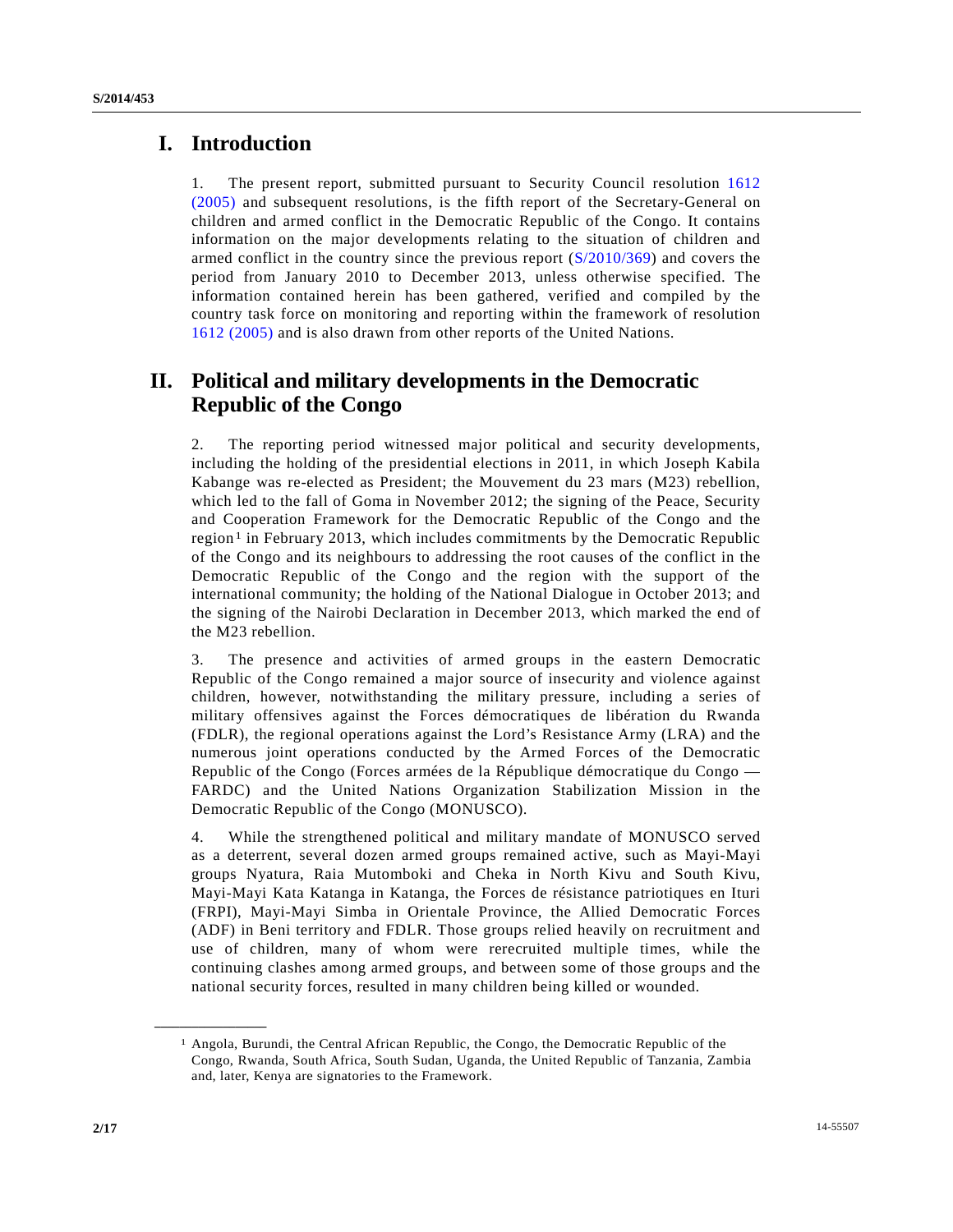5. In addition to the activities of armed groups, the absence of State authority in conflict-affected areas and weak accountability and command and control of the national security forces contributed to an environment in which children were victims of grave violations and at a high risk of violence and abuse. Furthermore, the lack of a formal security sector reform framework resulted in the integration into the national security forces of numerous perpetrators of grave violations against children. However, the fast-track integration, which began in 2009, and the subsequent numerous ad hoc efforts to integrate armed groups constituted significant opportunities for child protection actors to separate children associated with armed actors.

6. In 2011, FARDC was listed for sexual violence against children in annex I to my report on children and armed conflict pursuant to Security Council resolution [1882 \(2009\)](http://undocs.org/S/RES/1882(2009)) and previous resolutions (see [A/65/820-S/2011/250\)](http://undocs.org/A/65/820), in addition to being listed for recruitment and use since 2003. [2](#page-1-0) The signing in October 2012 of the action plan to end the recruitment and use of children and sexual violence against them notwithstanding, FARDC has committed grave violations, whether perpetrated in the context of military operations or by ill-disciplined elements.

## **A. North Kivu and South Kivu**

7. The Kivus remained the epicentre of violence during the reporting period. Owing to various military escalations, the two provinces accounted for more than half of the internally displaced persons in the country, ranging from 1.5 million in August 2010 to 1 million in October 2011 and 1.7 million in August 2013.

8. The accelerated integration into the national army of 12,000 elements from the Congrès national pour la défense du peuple (CNDP), the Coalition des patriotes résistants congolais (PARECO) and Mayi-Mayi groups notwithstanding, former CNDP elements maintained a parallel chain of command within FARDC, mostly under the leadership of Jean-Bosco Ntaganda. During that time, FARDC units, including elements from the former CNDP and other armed groups, committed egregious human rights violations. In September and October 2010, former CNDP elements were responsible for a wave of child recruitment in North Kivu. This was part of the group's strategy to mobilize in response to growing discontent over the implementation of the agreement of March 2009, the confirmation of their rank within FARDC and plans for their relocation outside the Kivus.

9. Following the progress made through operation Amani Leo, launched early in 2010 to neutralize FDLR and consolidate the gains of operation Kimia II, in January 2011 the FARDC leadership began to withdraw units from remote areas in the Kivus and restructure them into regiments. Those troop movements created security voids and resulted in a further deterioration of the security situation in the two provinces. Taking advantage of the positions vacated by FARDC, FDLR and Mayi-Mayi groups expanded their area of control and took revenge against the local population. That in turn led to the mobilization of local self-defence militias such as Raia Mutomboki in Shabunda, Kalehe, Walikale and Masisi territories. Those militias recruited many children and launched offensives against FDLR, deliberately targeting their civilian dependants, mostly women and children.

<span id="page-2-0"></span><sup>2</sup> At the time referred to as the Forces armées congolaises (A/58/546-S/2003/1053).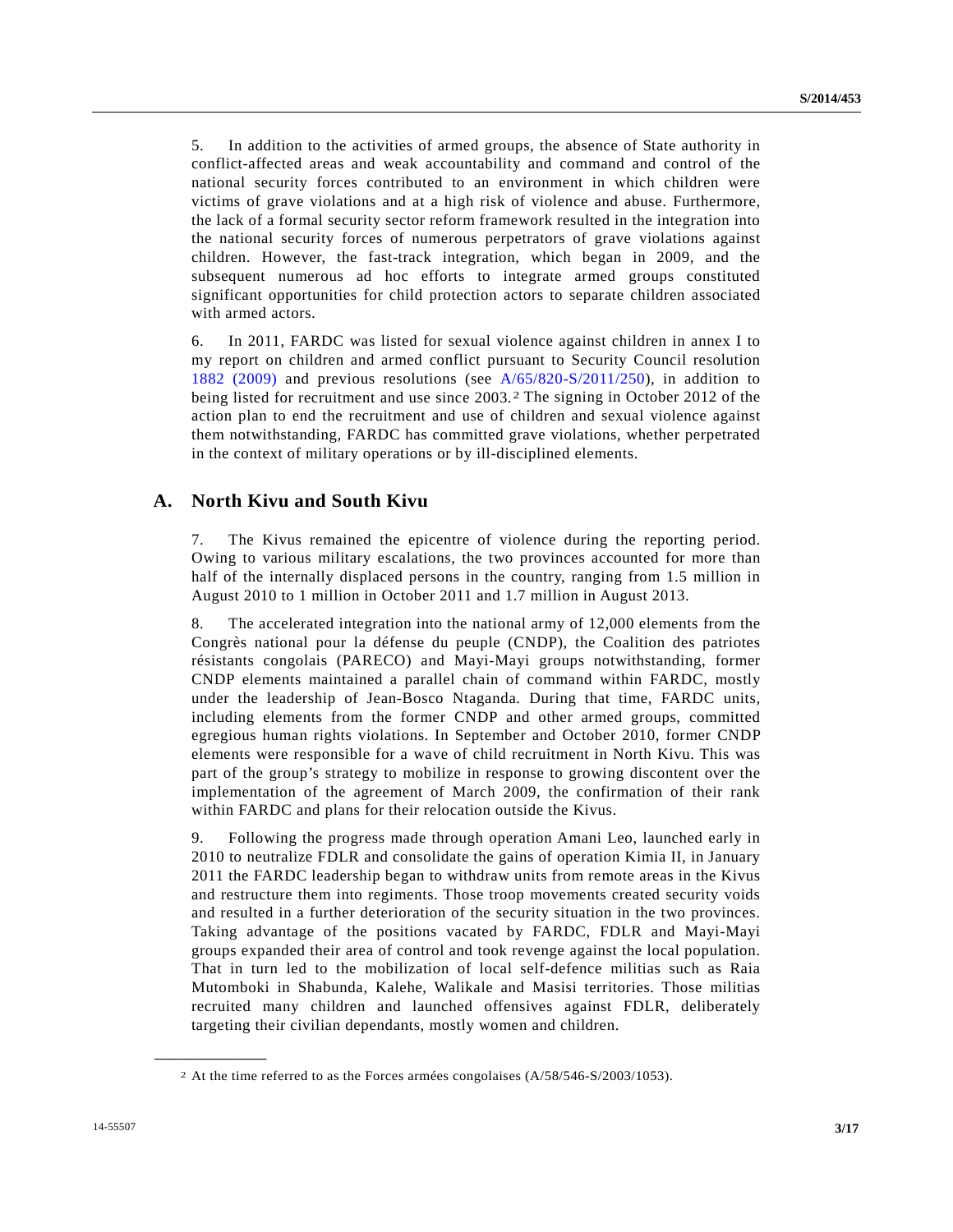10. In April 2012, former CNDP and PARECO commanders began defecting in North Kivu and South Kivu and soon after announced the creation of M23 under the command of Colonel Emmanuel Sultani Makenga. As FARDC adjusted its posture to tackle the new insurgency, security vacuums were created, leading to a remobilization of other armed groups, some in support of the Government and others in support of the rebellion. Attacks against civilians increased and the humanitarian situation deteriorated significantly, with more than 1 million people displaced in North Kivu between April 2012 and November 2013.

11. Children were gravely affected by the developments. All armed groups intensified their recruitment and the overall insecurity and the grave humanitarian crisis resulted in high numbers of grave violations being recorded. Furthermore, reports of widespread human rights violations, including mass rape and sexual violence, the recruitment and use of children and the killing and maiming of children, committed by M23 and other armed groups and, to a lesser extent, by FARDC, increased during the temporary occupation of Goma by M23 in November 2012.

12. Early in December 2012, fighting erupted between two M23 factions (pro-Ntaganda and pro-Makenga, respectively), notwithstanding the M23 withdrawal from Goma and the beginning of the peace talks under the auspices of the International Conference on the Great Lakes Region. Children who escaped from M23 during and after the clashes reported that dozens of children associated with the groups were killed during the fighting. Following their defeat, Jean-Bosco Ntaganda and his elements fled to Rwanda, where he turned himself in to the Embassy of the United States of America in Kigali and was transferred to the International Criminal Court on 23 March 2013.

13. In November 2013, FARDC, supported by MONUSCO, inflicted a military defeat on M23. On 12 December 2013, in Nairobi, the Government of the Democratic Republic of the Congo and M23 signed a declaration officially disbanding M23. The national disarmament, demobilization and reintegration plan approved on 26 December 2013 estimated that 3,663 children would be separated from armed groups.

# **B. Orientale Province**

14. During the reporting period, Orientale Province was affected by a deteriorating humanitarian crisis, with 300,000 internally displaced persons recorded in March 2010 and 550,000 recorded in December 2013. LRA remained extremely active in 2010 and 2011, in particular in Dungu, Niangara and Bangadi, engaging in looting and abducting civilians, including children. Between August 2011 and December 2013, LRA activities progressively decreased as a result of military pressure by the African Union Regional Task Force, which led to a significant decrease in the number of grave violations against children.

15. Among other groups active in Orientale Province, Mayi-Mayi Simba, led by Paul Sadala (alias Morgan) intensified its activities at the end of 2012 and throughout 2013, attacking gold mines and committing serious human rights violations against civilians, leaving behind a trail of killing, abduction, rape and forced displacement. The group was responsible for the recruitment of children and for the rape of several girls in at least two separate incidents in 2013. A new leader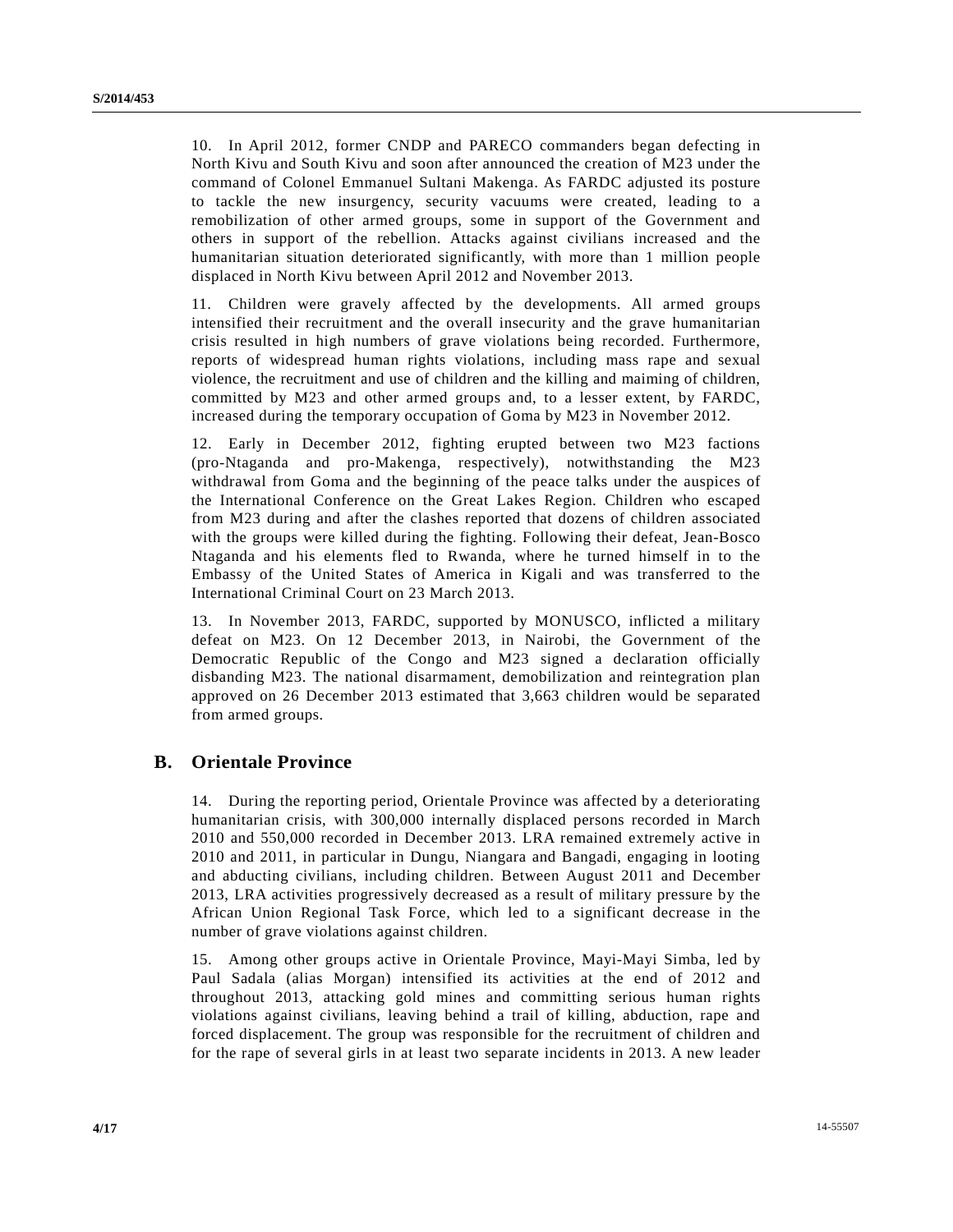of Mayi-Mayi Simba was appointed following the death of Paul Sadala in April 2014 during clashes with FARDC.

## **C. Katanga**

16. The situation in north Katanga remained relatively calm throughout 2010 and 2011, but continuing attacks against, and harassment of, the local population by both FARDC and Mayi-Mayi groups in 2012 and 2013 led to an increase in the number of internally displaced persons in the northern and central part of the province. On 31 December 2012, Katanga was hosting more than 316,000 internally displaced persons, a sharp increase from the 55,500 recorded early in 2012. As at December 2013, the number of those registered as internally displaced had further increased to 402,000.

17. The United Nations received reports that 400 young people had joined the Jeunes katangais Mayi-Mayi group in June 2012. The leader of Mayi-Mayi Kata Katanga, Gédéon Kyungu Mutanga, was convicted in 2009 of crimes against humanity, but he escaped from prison in Lubumbashi in September 2011. In 2013, Mayi-Mayi Kata Katanga intensified its attacks on villages and clashed with FARDC in a struggle to assert control over mining sites. The group has been responsible for grave violations against children, including the killing, abduction, rape and mass recruitment of children.

# **III. Grave violations against children: incidents and trends**

18. The overall situation of children affected by the armed conflict remained dire. Grave violations against children continued unabated during the reporting period, with children directly or indirectly affected by the protracted conflict in multiple ways. They were forcibly recruited or abducted by armed groups. They joined voluntarily to defend their communities or to obtain protection and support, often after having lost their families. Boys and girls were raped while associated with armed forces and groups. Mass displacement resulting from continuing hostilities severely hindered children's access to education and made them more vulnerable to malnutrition and disease.

19. Grave violations against children were committed by all parties to the conflict. Rerecruitment of children remained a trend linked to the recurrent instability and cyclical mobilization of armed groups. Recruitment and use of children, killing and maiming of children, attacks on schools and sexual violence against children peaked in 2012 and numbers remained high throughout 2013. This can be largely explained by the hostilities relating to the M23 insurgency.

20. Children were separated from armed forces and groups in various ways, including in the context of ad hoc integration exercises and age verification processes, such as the biometric census of FARDC supported by the European Union Advisory and Assistance Mission for Security Reform in the Democratic Republic of the Congo.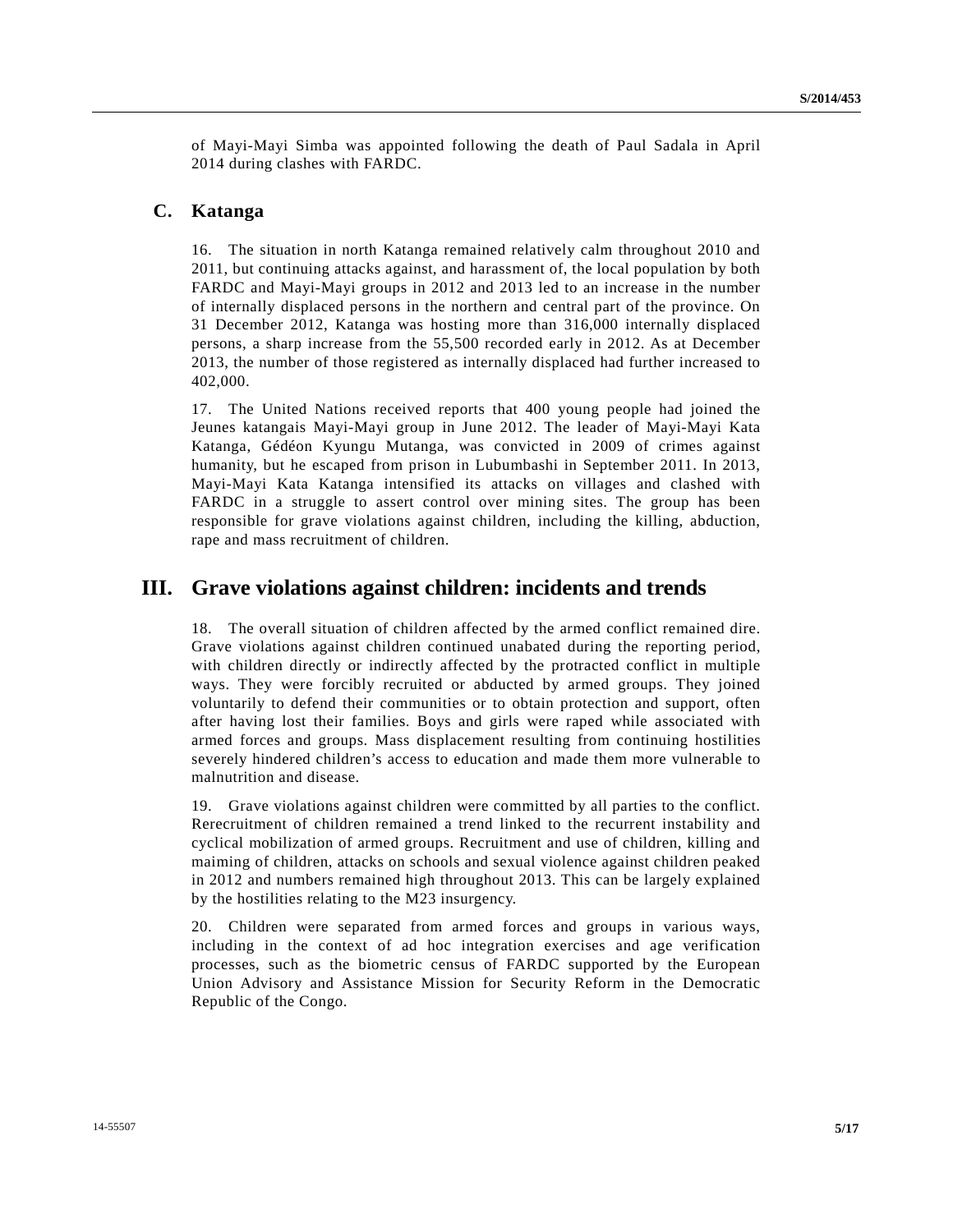# **A. Recruitment and use of children**

21. Recruitment and use of children remained endemic during the reporting period, with 4,194 cases (3,773 boys and 421 girls) documented by the United Nations.[3](#page-2-0) Although most of the children recruited were Congolese, foreign children were also identified: 110 stated that they were Rwandan, 13 Ugandan, 3 South Sudanese and 2 from the Central African Republic. At the time of writing, the United Nations was working with the Governments in the region regarding the verification of the status of a group of 96 unaccompanied children who fled to Uganda at the same time as M23 elements in November 2013.

22. Approximately one third of the documented cases involved children under 15 years of age. Children declared that they had been used as combatants, escorts, cooks, porters, guards and sex slaves. Some children formerly associated with M23 and FRPI described how they had had to transport and bury the bodies of adults and children who had died on the battlefield. Of the 421 girls whose recruitment was documented, 32 per cent reported having been raped and sexually abused.

23. In 2010, a total of 1,108 new cases of recruitment were documented (1,030 boys and 78 girls), which represented a significant decrease over the previous year (2,280 cases). That trend continued in 2011, with 767 cases documented (680 boys and 87 girls). An increase was again reported in 2012 and 2013, however, with 1,296 cases (1,167 boys and 129 girls) and 1,023 cases (896 boys and 127 girls), respectively.

24. While those trends are not reflective of the actual scale of violations, owing to the varying monitoring and reporting capacity in the country, the increase observed in the second part of the reporting period can be explained by the creation or reorganization of armed groups, such as M23 and Mayi-Mayi groups Kata Katanga, Raia Mutomboki and Nyatura. At the same time, a decrease in recruitment was observed among FARDC, FDLR, FRPI and LRA.

25. Most child recruitment cases were attributed to Mayi-Mayi groups[4](#page-5-0) (974 cases), followed by FDLR<sup>[5](#page-5-1)</sup> (594 cases). Mayi-Mayi Nyatura recruited 390 children, Mayi-Mayi Kata Katanga 388 children, LRA 255, FRPI 231, Mayi-Mayi Raia Mutomboki 147, PARECO 191, M23 168 and the Alliance des patriotes pour un Congo libre et souverain 124.

26. Of the verified cases of child recruitment, 76 per cent took place in North Kivu (2,127) and South Kivu (825), compared with 92 per cent during the previous reporting period, in part resulting from the greater monitoring and logistical capacity in North Kivu. In most cases, children were abducted and forced to join the groups. Others joined voluntarily, having been promised money, education, employment or other benefits.

<sup>3</sup> For the same period, partners of the United Nations Children's Fund (UNICEF) reported providing services to 16,560 children associated with armed groups and forces, which strongly suggests that recruitment of children remains underreported.

<span id="page-5-2"></span><span id="page-5-0"></span><sup>4</sup> These include Mayi-Mayi Kifuafua, Kirikicho, Burondo, Complet, Cheka, Kasindien, Yakutumba, Lafontaine, Mushondo, Parem, Safari, Shetani, Simba and Tawimbi.

<span id="page-5-1"></span><sup>5</sup> Including FDLR-FOCA (FDLR-Forces combattantes Abacunguzi), Rally for Unity and Democracy and FDLR-Soki.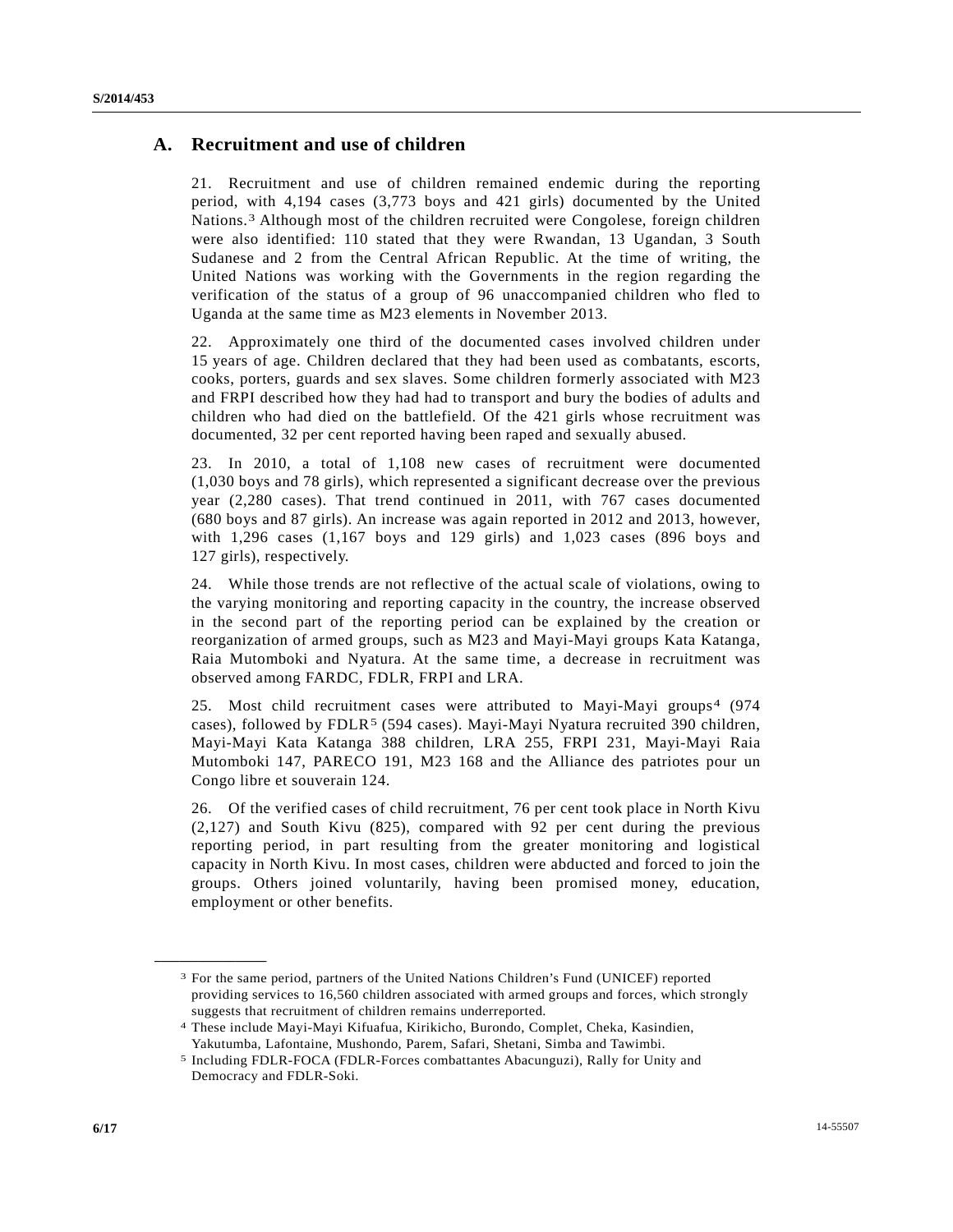27. In Orientale Province, 584 cases of child recruitment (163 girls and 421 boys) were documented, representing 13 per cent of the total caseload. In Haut-Uélé and Bas-Uélé, most cases were attributed to LRA, which was responsible for 91 cases of child recruitment in 2010, 122 in 2011, 35 in 2012 and 3 in 2013. It is important to note that cases of recruitment by LRA are often documented months, and sometimes years, after recruitment. FRPI was responsible for recruiting at least 231 children (217 boys and 14 girls). Although a decrease was documented towards the end of the reporting period, the group continued to create insecurity and reliable reports indicated that it was continuing to recruit children.

28. While only four cases were reported in Katanga throughout 2010 and 2011, in 2012 the United Nations documented 296 cases, in addition to 94 cases in 2013. Virtually all those cases (388, of which 94 were girls and 294 were boys), were attributed to Mayi-Mayi Kata Katanga alone, representing 98 per cent of the total number of cases documented in the province. That group has systematically recruited children in the central and northern part of the province. For example, following the attack on 23 March 2013 by Mayi-Mayi Kata Katanga on Lubumbashi, 42 boys were separated from the armed group. Some of the boys reported that many girls were associated with the group but remained behind with the adult women for their security and were not taking part in the fighting. The children were reportedly used as fetish keepers and obliged to undertake cleansing rituals for combatants. In August and September 2013, a large group of Mayi-Mayi Kata Katanga elements surrendered, following awareness campaigns by the Government, the United Nations and civil society. Consequently, 48 children were separated from the group.

29. FARDC was responsible for 293 cases of recruitment and use of children. In 2010, the FARDC integrated brigades (mainly ex-CNDP and PARECO) accounted for the second highest number of children. Although more than 1,462 children formerly associated with armed groups were separated before the 2009 fast-track integration, many more were hidden and subsequently "integrated" into FARDC. The country task force has continued actively to seek the separation of those children from the military authorities of the newly integrated brigades.

30. From September 2012 to mid-2013, FARDC conducted a recruitment campaign, during which several hundred children were erroneously enrolled, but released at the initiative of FARDC in collaboration with the United Nations. The vast majority were recruited owing to a lack of effective age verification procedures, the use of falsified identification cards and the weak birth registration system.

#### **B. Detention of children for association with armed groups**

31. Detention of children for association with armed groups remained a grave concern. At least 274 children were detained by FARDC in violation of Congolese law for taking part in an insurrectional movement or for association with armed groups. Twenty-four children, who had been illegally detained by FARDC in Equateur Province from April to July 2010 because of their association with the Enyele insurgency, were released following advocacy by the United Nations. Furthermore, 22 presumed children, including 8 girls, were detained at Bunia prison for their association with the Alliance des patriotes pour un Congo libre et souverain and Mayi-Mayi Simba in 2013. Of those 22, 8 were declared adults by the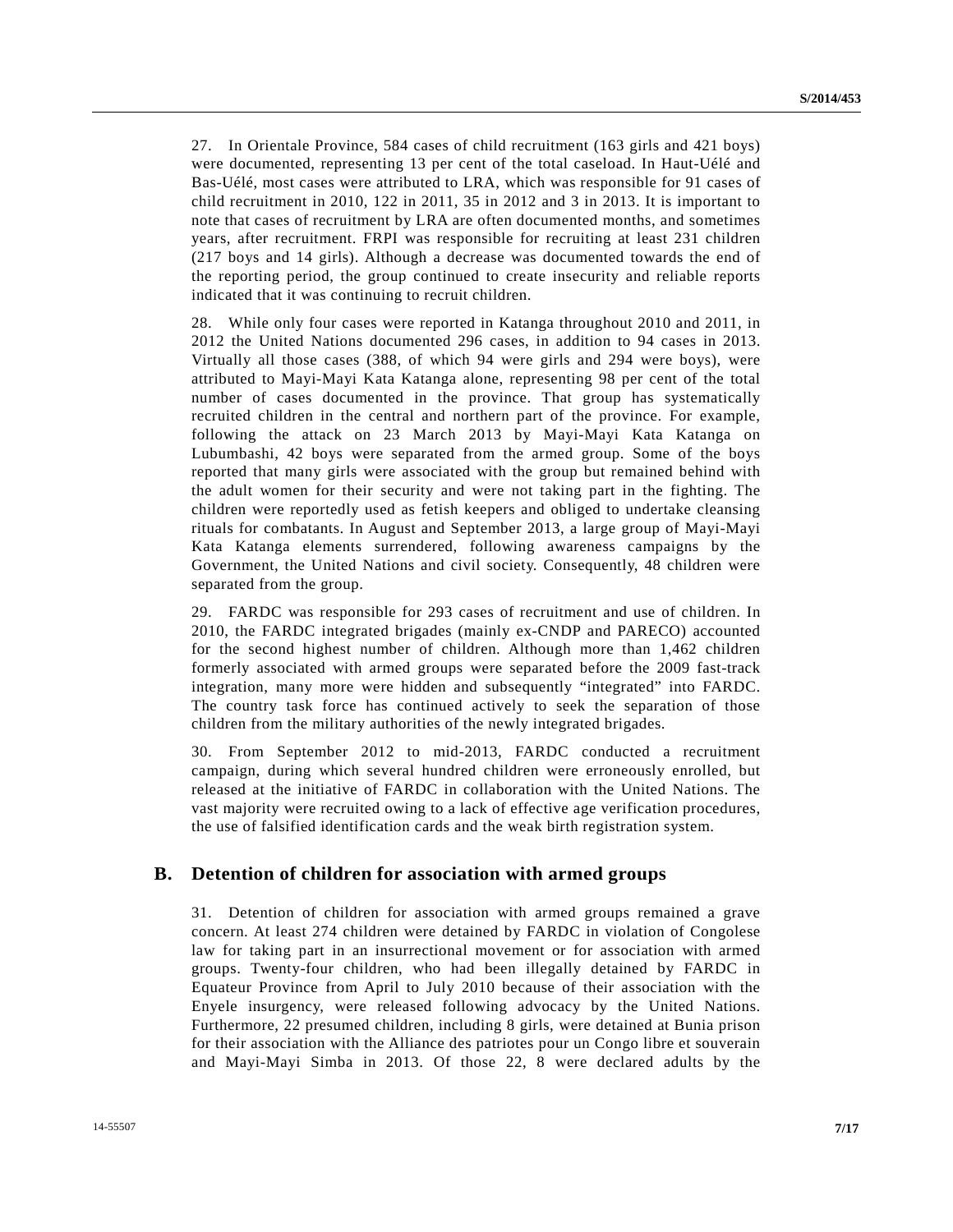Prosecutor of Bunia and 2 were convicted, while the remaining 14 were handed over to the United Nations for reintegration and family reunification.

32. Notwithstanding the adoption of directives by the Minister of Defence and the National Security Agency, the latter specifically prohibiting the detention of children for association with armed groups, 93 children were arrested by FARDC from March to November 2013 during clashes in Katanga, North Kivu, South Kivu and Orientale Province. While 83 children were released, 10 remained in detention after being declared adults by an FARDC medical officer in December 2013. Among the 93 children, 20 claiming to be Rwandan and 30 claiming to be Congolese formerly associated with M23 were arrested in North Kivu and South Kivu and transferred to the military intelligence headquarters and to the National Security Agency in Kinshasa. Some of the children subsequently reported poor detention conditions and ill-treatment during interrogations. Many of them had been transferred from the eastern Democratic Republic of the Congo to Kinshasa by FARDC.

## **C. Killing and maiming of children**

33. In total, 239 children were maimed (86 girls and 153 boys) and 206 were killed (77 girls and 129 boys) as a direct result of the conflict during the reporting period. Beginning in mid-2012, a considerable increase in the number of children killed and maimed was observed. While the average number of cases of killing and maiming documented between 2008 and 2012 was 41 per year, in 2012 the number of cases quadrupled to 187 (88 killed and 99 maimed). In 2013, 164 incidents were reported (68 killed and 96 maimed). The increase can be explained by an improvement in monitoring and reporting capacity, in addition to the M23 insurgency. Of those casualties, 81 per cent were attributed to armed groups, mainly FDLR, Raia Mutomboki, M23 and LRA, while FARDC was responsible for 19 per cent of children killed and maimed. Most were killed or maimed as a result of collateral damage and crossfire. For example, on 23 July 2013, seven children were killed during the bombardment of M23 positions by FARDC in Rumangabo (North Kivu). Overall, North Kivu alone accounted for 53 per cent of child casualties.

34. The United Nations documented violations of human rights and international humanitarian law during the fighting between FARDC and M23, including during the final phase of the military offensive in November 2013. For example, at least 15 civilians, including 2 girls and 4 boys between 2 and 16 years of age, were killed and at least 37 were wounded as a result of mortars launched from M23 positions into populated areas of Rutshuru territory on 4 November 2013. During the occupation of Goma and Sake by M23 in November 2012, at least 2 children were killed by shrapnel and more than 10 were maimed by bullets.

35. In February 2013, Mayi-Mayi Kata Katanga, armed with machetes, bows, arrows and guns, attacked the village of Kabwela (Moba territory). At least seven children between 4 and 15 years of age were killed and four maimed. Two 4-yearold girls were burned alive, having been locked in a hut that was set on fire. A 15-year-old boy and an 8-year-old girl were shot dead and a 10-year-old boy was killed by an arrow.

36. In December 2013, ADF elements attacked a village in the Rwenzori sector, killing at least 11 children, including 3 girls between 2 months and 17 years of age,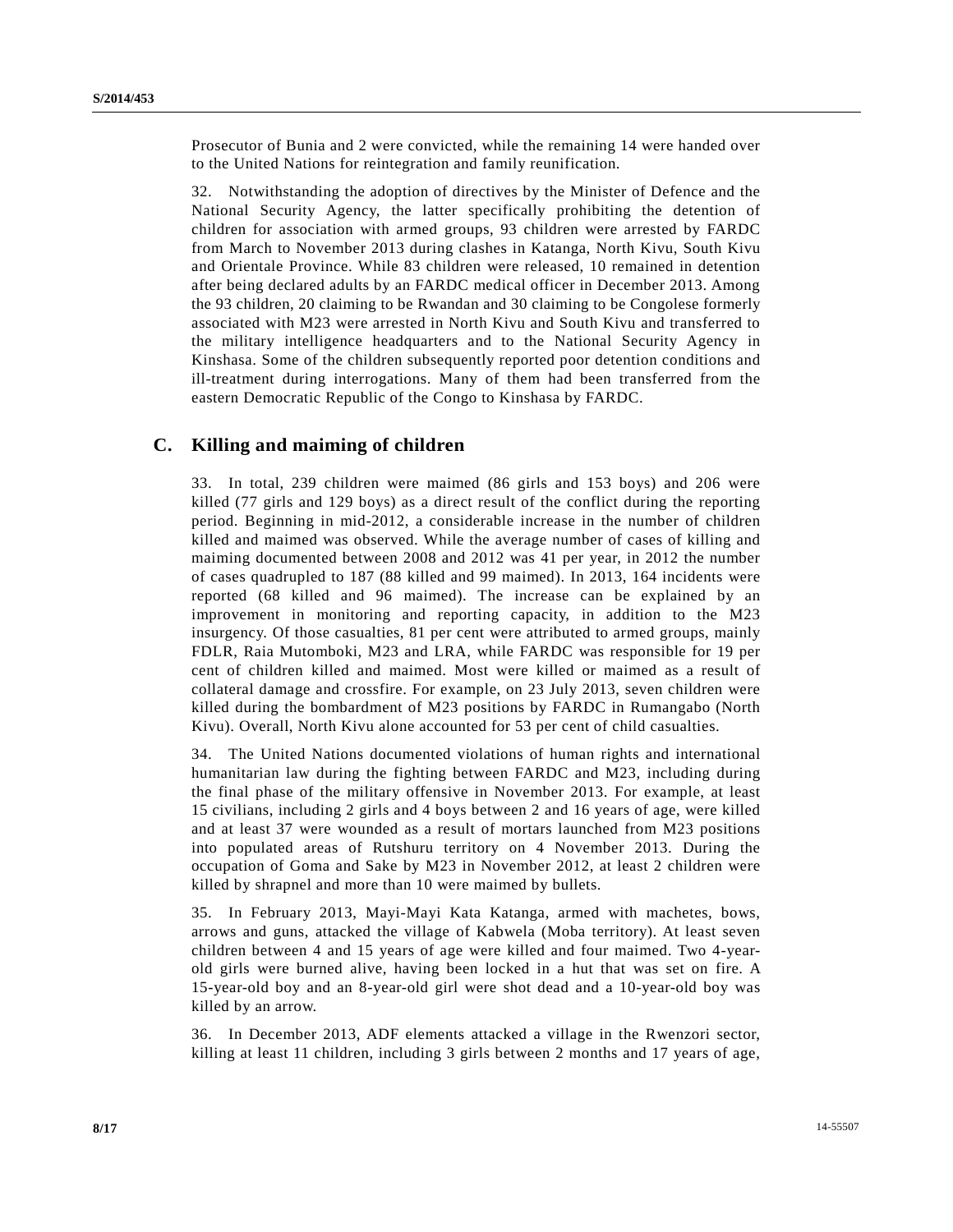and maiming a 14-year-old girl. The victims were killed with machetes, mutilated and thrown into a ravine in Beni territory.

37. During the reporting period, it was documented that 46 children (11 girls and 35 boys) had either been killed (20 cases) or maimed (26 cases) by grenades and other explosive devices. Of those incidents, 18 occurred in North Kivu, mainly in Rutshuru and Nyiragongo territories.

#### **D. Rape and sexual violence**

38. Rape and sexual violence against children remained a grave concern throughout the reporting period. All parties to the conflict were responsible for such crimes, which were perpetrated mainly in the context of attacks on the civilian populations by both armed groups and national security forces. Mass rape was used as a weapon of war in the conflict in the eastern part of the country to intimidate communities, including in the context of the struggle for control of land and resources. The presence of military actors within the community and the lack of barracks for national security forces, however, resulted in large numbers of incidents of rape perpetrated by ill-disciplined armed actors.

39. Monitoring and reporting remained challenging during the reporting period, owing to a number of factors, including victims' fear of reprisal, social stigmatization, the lack of safe and confidential assistance for victims and weak access to justice, or the absence of State authority, in significant areas of the eastern part of the country. Furthermore, difficulty in identifying perpetrators and in distinguishing between gender-based violence and conflict-related sexual violence in areas affected by chronic instability also contributed to the difficulties of monitoring the situation. The United Nations monitoring and reporting arrangement on sexual violence in conflict has been established in the country and was being strengthened as at the end of 2013.

40. The United Nations documented 905 cases of sexual violence in conflict committed against children between 2010 and 2013, mostly in Ituri district, Haut-Uélé and Bas-Uélé and North Kivu and South Kivu. FARDC was responsible for more than one third of the total number of documented cases, while elements of the Congolese National Police were responsible for 54 cases, 2 of which occurred at police detention facilities.

41. In an incident of mass rape in Minova and surrounding villages in Kalehe territory (South Kivu) between 20 and 22 November 2012, at least 102 women, including 33 girls, were allegedly victims of sexual violence by FARDC soldiers retreating from the M23 attack on, and occupation of, Goma. Moreover, at least 59 cases of sexual violence perpetrated by M23 in Goma and the surrounding area were documented during the same period.

42. Mayi-Mayi Simba was also among the main perpetrators. In 2013 alone, the United Nations documented 59 cases of rape in Orientale Province, including the rape of 19 girls during an attack on 6 January 2013 in Mambasa territory and the rape of 25 girls on 5 February during an attack on the village of Bafwambaya (Haut-Uélé territory).

43. Boys were also among the victims, with 11 cases documented during the reporting period. Nine of those boys were raped by FDLR and Mayi-Mayi Cheka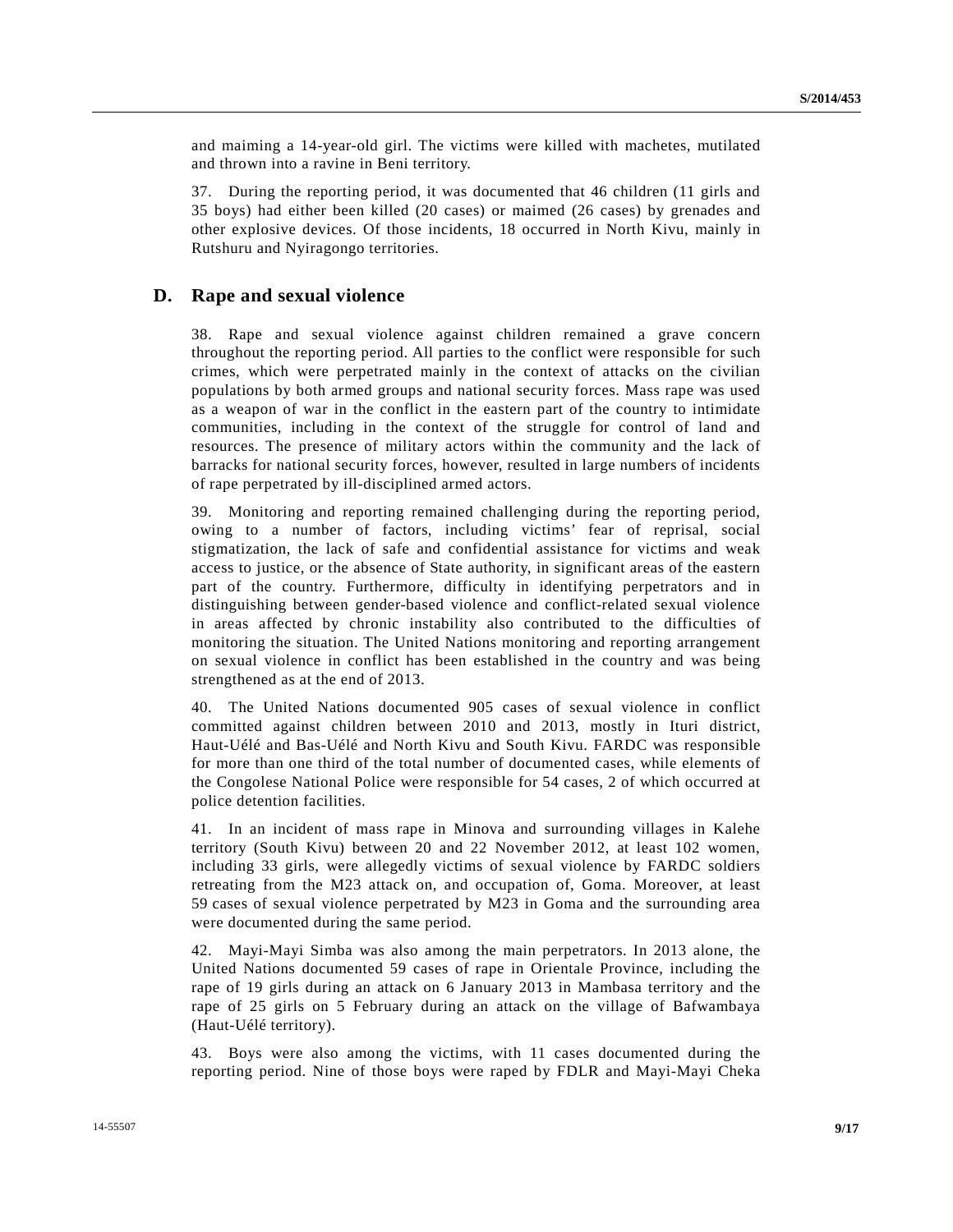elements, along with 55 girls, during the attacks on 13 villages on the Mpofi-Kibua axis (Walikale territory) between 30 July and 2 August 2010. Sexual violence against boys remains largely underreported as a result of social stigma and the inadequacy of services for male victims.

## **E. Abductions**

44. The United Nations documented the abduction of 876 children (401 girls and 475 boys) during the period under review. LRA was responsible for 60 per cent of the total number. Children reported that they had been used primarily as porters and combatants. Of the girls, 63 declared that they had been victims of sexual violence. As LRA activities diminished considerably, the number of abductions by the group decreased substantially, from 206 in 2010 and 229 in 2011 to 68 in 2012 and 18 in 2013. On the other hand, abductions attributed to ADF increased, from 2 cases in 2010 to 28 in 2013, as its activities intensified.

45. Sporadic cases of cross-border abductions by LRA from South Sudan and the Central African Republic continued to be documented. For example, a 14-year-old Sudanese boy was reportedly abducted by LRA on 12 March 2011 in Yambio, South Sudan. During his captivity, he crossed the borders of South Sudan, the Democratic Republic of the Congo and the Central African Republic. He also witnessed the killing of a Congolese girl. He managed to escape on 4 August 2011, during an operation by the Uganda People's Defence Forces in Dungu territory.

#### **F. Attacks on schools and hospitals**

46. During the reporting period, hundreds of schools were permanently or temporarily closed owing to the conflict, in particular in North and South Kivu, Katanga and Orientale Province, affecting the right to education of tens of thousands of children.

47. At least 180 schools and 83 health centres were directly affected by the armed conflict. A total of 47 schools were destroyed, 82 were looted and 51 were used for military purposes. Thirty-two cases affecting schools were attributed to FARDC, including cases of looting in 12 primary schools in South Kivu between 1 May and 8 October 2011. Of the health centres, 53 were looted, 18 destroyed and the remainder used for military purposes.

48. Among the main perpetrators, FDLR was responsible for carrying out attacks against 31 schools and 9 hospitals in North Kivu and South Kivu. FRPI was also responsible for attacking 14 schools and seven hospitals in Irumu territory. Nine cases were attributed to M23. The Group of Experts on the Democratic Republic of the Congo reported the shelling of a school in Goma by M23 during an attack between 22 and 30 August 2013 (see [S/2014/42\)](http://undocs.org/S/2014/42). ADF was also responsible for systematic attacks against schools and hospitals in Beni territory. Between November 2012 and May 2013, ADF elements attacked and looted at least five health centres and a school. In July 2013 alone, ADF elements were responsible for ransacking 13 hospitals and 20 schools, destroying furniture and looting medical equipment and supplies.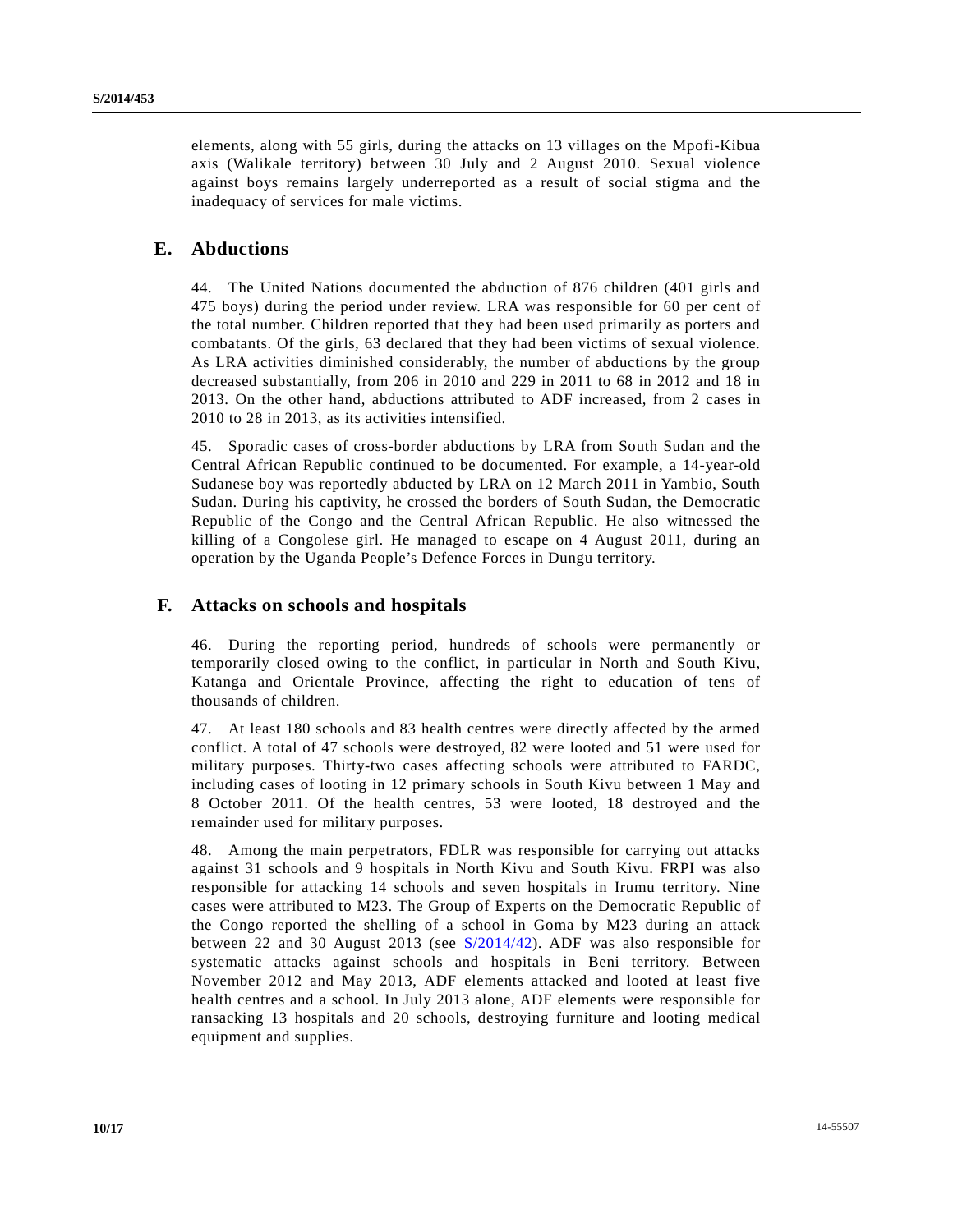# **G. Denial of humanitarian access**

49. Humanitarian access continued to be seriously hampered in many areas in which armed groups were active and military operations were continuing throughout the reporting period. Among the most serious incidents of 2011 was the killing of five humanitarian workers during an attack allegedly carried out by Mayi-Mayi elements in South Kivu. In 2012, the country task force on monitoring and reporting documented 256 incidents of denial of humanitarian access or security incidents against humanitarian workers. North Kivu was the most affected, with a total of 123 cases, mainly in and around Goma, Masisi and Rutshuru territories, as a result of clashes between M23 and the national armed forces. Although in most cases the perpetrators could not be identified, 38 cases were attributed to armed groups such as FDLR and Mayi-Mayi groups, including Raia Mutomboki. Another 26 incidents were attributed to the Congolese security forces. In total, 216 security incidents affecting humanitarian workers were documented in 2013, of which 109 constituted denial of humanitarian access. The Kivus were most affected, with 59 incidents in South Kivu and 40 in North Kivu. Five cases of denial of humanitarian access were documented in both Orientale Province and Katanga.

# **IV. Follow-up to the conclusions of the Security Council Working Group on Children and Armed Conflict and to the previous recommendations of the Secretary-General**

50. Since the adoption of the conclusions on children and armed conflict in the Democratic Republic of the Congo by the Working Group on Children and Armed Conflict on 1 March 2011 [\(S/AC.51/2011/1\)](http://undocs.org/S/AC.51/2011/1), progress has been achieved in a number of areas.

51. As called for in the conclusions, the action plan to end the recruitment and use of children and sexual violence by armed and security forces was signed in October 2012. Progress has also been achieved in the provision of access to military sites for verification purposes by child protection actors and in the area of the release and reintegration of children associated with FARDC.

52. In addition, with regard to the recommendation of the Working Group that a regional strategy be developed to address the impact of LRA activities on children, the United Nations and the Ugandan armed forces developed a standard operating procedure in 2011, on the basis of which the latter agreed to hand over without delay to protection actors children associated with armed groups who had been rescued. Furthermore, pursuant to the request of the Security Council in the presidential statement of 14 November 2011 [\(S/PRST/2011/21\)](http://undocs.org/S/PRST/2011/21), a cross-border regional strategy for the identification, care and repatriation of children associated with LRA in the Central African Republic, South Sudan, Uganda and the Democratic Republic of the Congo was developed as part of the broader regional strategy to address the threat and impact of LRA activities [\(S/2012/481\)](http://undocs.org/S/2012/481). As regards the recommendation of the Working Group that the fight against impunity be strengthened, while some progress has been achieved, as noted in the section below, no significant steps have been taken to withdraw systematically all perpetrators of child rights violations from FARDC.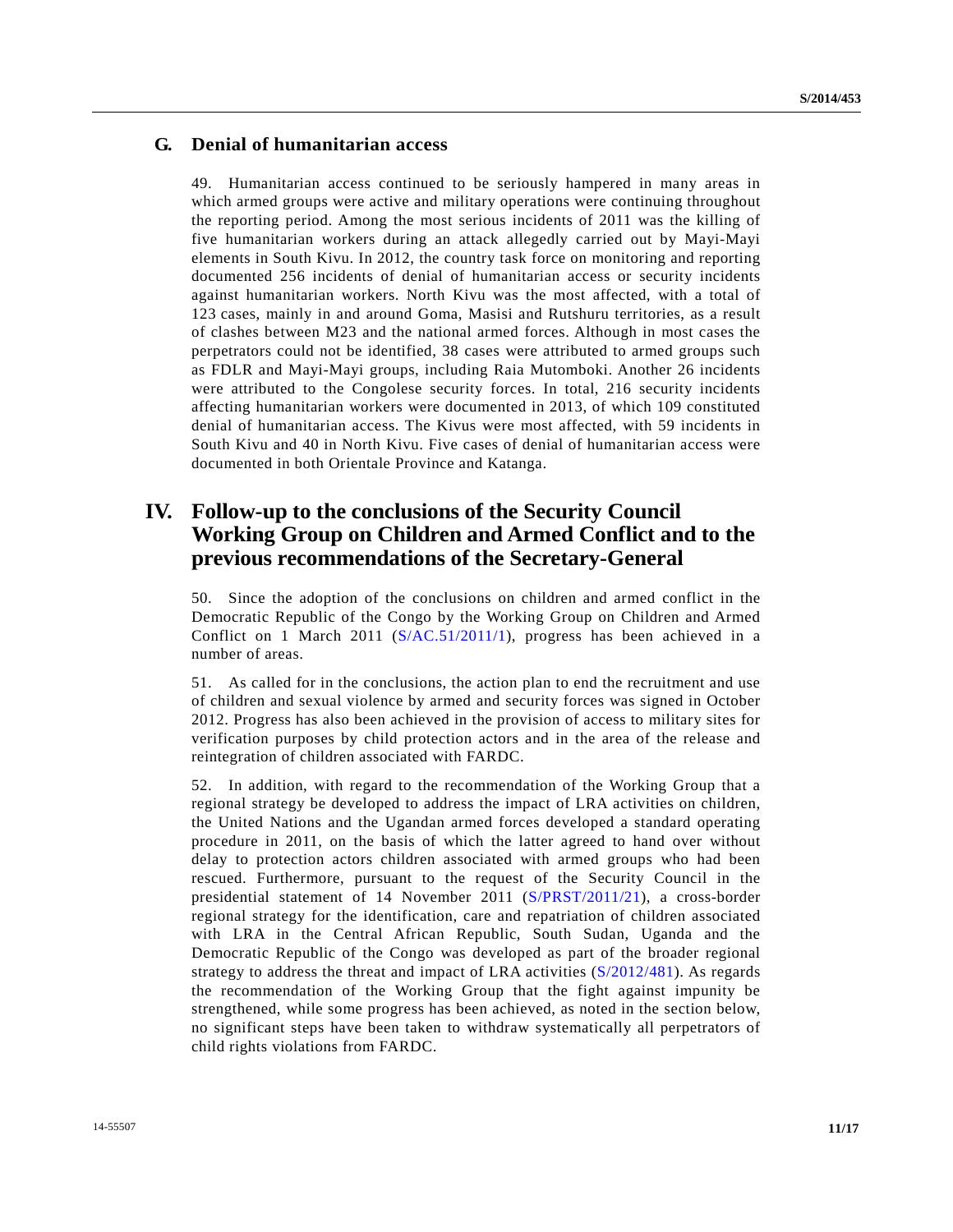# **A. Action plan**

53. As a result of a collaborative effort between the United Nations, the Minister of Defence and the Minister of Justice and Human Rights, a draft action plan was developed in 2011 and 2012. It was subsequently reviewed by all the ministries concerned, including the Minister of the Interior, the Minister of Gender and Social Affairs and the Minister of Education.

54. On 4 October 2012, the Government and the United Nations signed the action plan to stop and prevent underage recruitment and use of children in armed forces and groups, sexual violence and other grave violations of children's rights by the armed forces and the security services. In so doing, they committed themselves to working in the following four areas through a joint technical working group established at the national level: identification and release of children associated with armed forces and groups; response to children victims of grave violations; prevention of grave violations against children; and combating the impunity of perpetrators.

55. Throughout 2013, the Government remained committed to the implementation of the action plan. On 3 May 2013, the Ministry of Defence issued a directive to prohibit the killing, maiming and recruitment of and sexual violence against children, in addition to the occupation of schools and hospitals, stating that perpetrators would face disciplinary measures or military prosecution. The National Intelligence Agency issued a second directive in which it stated that all children in detention on charges of association with armed groups should be handed over immediately to United Nations child protection actors.

56. On 18 July 2013, the Ministry of Defence requested the Ministry of the Interior to facilitate the creation of provincial joint technical working groups, which led to the appointment in the eastern provinces of high-level focal points. Significant progress was also made in the provision of access for United Nations personnel to FARDC facilities and detention centres for the purpose of identifying and separating minors. At the end of 2013, the authorities submitted a progress report in line with the action plan.

# **B. Advocacy**

57. Throughout the reporting period, the United Nations systematically undertook advocacy initiatives to end and prevent grave violations against children. That was done through multidisciplinary efforts at the policy and political levels, in the context of frequent interactions with government representatives, as well as in the area of release and reintegration, in the context of dialogue with armed groups and by supporting accountability for serious crimes.

58. In the context of the continuing dialogue between FARDC and the United Nations, 339 children were released during the national recruitment campaign. In 2012 alone, 269 children were separated following an age verification process involving 12,862 FARDC elements. In 2013, while 91 children were recruited and trained, they were separated before being deployed.

59. The conduct of joint military operations in the context of the implementation of the MONUSCO human rights due diligence policy created additional opportunities to advocate the protection of children with the FARDC military authorities. Child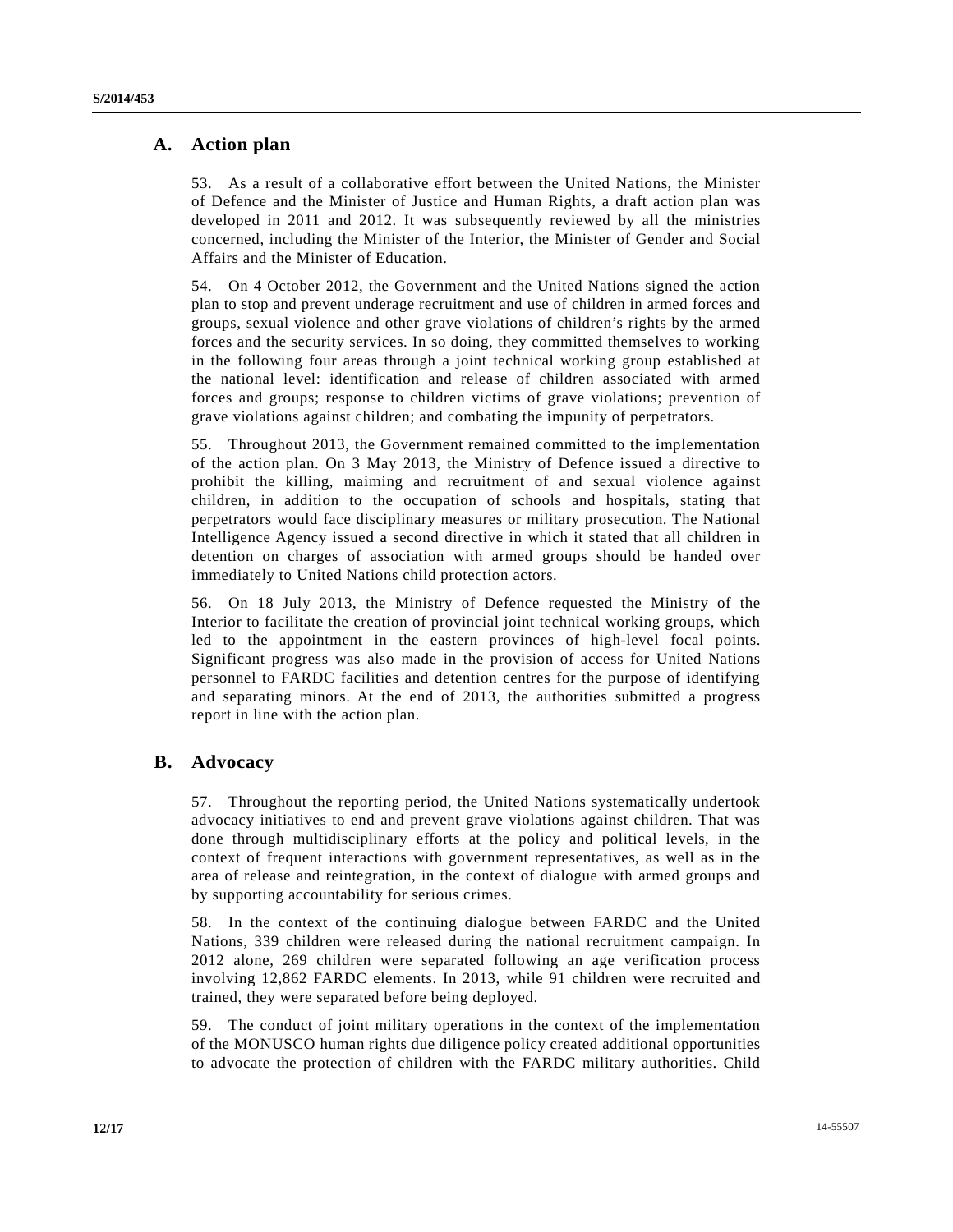protection advisers played an integral role in the protection of civilian mechanisms, including by sharing information on trends in grave violations against children and conducting physical screening of troops earmarked for joint operations.

60. In May 2011, a group of friends of children in armed conflict was established in Kinshasa, consisting of representatives of 18 embassies, delegations and other international partners, such as the World Bank and the European Union Advisory and Assistance Mission for Security Reform. The group meets at least four times a year with the aim of promoting information exchange between the United Nations country task force and the diplomatic community, streamlining advocacy efforts to end grave violations against children and identifying financial resources for the implementation of the action plan. The group has supported the action plan process through sustained advocacy and engagement with the Government.

61. My Special Representative for Children in Armed Conflict, Leila Zerrougui, visited the Democratic Republic of the Congo from 18 to 23 November 2013. She travelled with senior representatives of UNICEF and MONUSCO to Kinshasa, Goma, Kiwanja and Beni to assess the situation of children affected by the conflict, strengthen dialogue with the Congolese authorities and review progress in the implementation of the action plan. In her meetings with young victims, national and local authorities, civil society, traditional chiefs and children she took note of the numerous remaining challenges ahead. She participated in a meeting of the joint technical working group in charge of the implementation of the action plan. During her visit, she addressed the authorities and advocated efforts to end impunity for perpetrators of grave violations against children, including in the context of disarmament, demobilization and reintegration, integration of armed groups into the army and security sector reforms. In meetings, she called for the strengthening of sustainable reintegration for children separated from armed groups, including raising the awareness of communities to avoid the stigmatization of children formerly associated with armed forces and groups, in particular girls.

62. On 6 March 2014, the Government endorsed and committed itself to the campaign "Children, Not Soldiers" launched by my Special Representative and UNICEF to end the recruitment and use of children by government forces in conflict by 2016.

#### **C. Programmatic response**

63. During the period under review, UNICEF partners provided services to 16,562 children between 9 and 17 years of age (13,679 boys and 2,883 girls) who were formerly associated with armed forces and groups, including 8,828 children in North Kivu, 3,365 in Orientale Province, 2,154 in South Kivu and 1,285 in Katanga. Those children had been separated or had escaped from armed forces and groups and received assistance such as medical and psychological support, family tracing and reunification and support for reintegration. Of the 16,562 children assisted, more than 11,000 were supported to return to school (approximately 49 per cent), start income-generating activities (26 per cent) or gain access to professional training (25 per cent). Reduced resources and the growing numbers of children in need of emergency care slowed down the assistance for reintegration. In addition, 93 foreign children were repatriated to their country of origin (9 to Burundi, 4 to the Central African Republic, 2 to Uganda, 72 to Rwanda and 6 to the Sudan).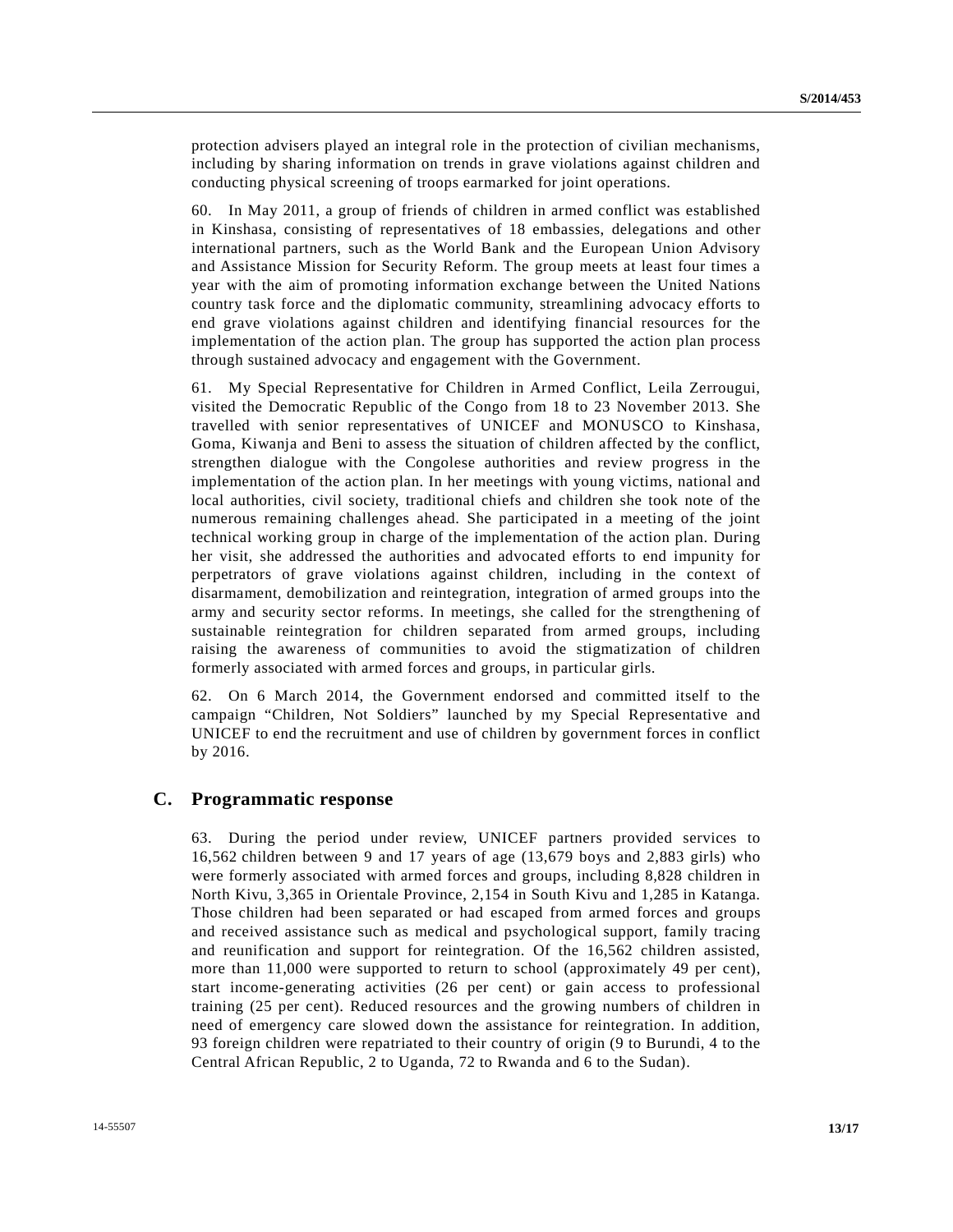64. Between 2010 and 2013, 17,189 children survivors of sexual and gender-based violence received multisectoral assistance (medical, psychosocial, socioeconomic and legal referral) through UNICEF, as the lead for the multisectoral pillar of the national strategy to combat sexual and gender-based violence. Those figures reflect only the activities carried out by UNICEF partners and not the overall assistance provided to survivors of sexual and gender-based violence in the eastern part of the country. Sexual violence against children continues to be underreported, referrals to relevant services are delayed owing to restricted access and specific clinical approaches remain limited.

65. In 2012, a total of 20,602 boys and 18,330 girls were trained by the United Nations Mine Action Coordination Centre in mine awareness and 57,886 boys and 52,715 girls received training in 2013. Awareness-raising activities took place in Katanga, Kasai-Occidental Province, North Kivu, Orientale Province, Equateur and South Kivu.

# **D. Mainstreaming of child protection and training**

66. During the reporting period, the United Nations undertook and supported numerous training sessions. Some 6,400 MONUSCO peacekeepers were trained in child protection in situations of armed conflict and in the role of military personnel and peacekeepers concerning the protection of children. Moreover, almost 3,000 troops comprising the MONUSCO force intervention brigade were trained before their deployment or military operations.

67. UNICEF trained 57 officers from a battalion of the African Union Regional Task Force/FARDC in child protection in the framework of a regional programme on the protection of children affected by LRA.

68. MONUSCO trained 14,080 elements of the national police and 6,180 members of FARDC on child rights and child protection issues. In 2011, in cooperation with MONUSCO, the country task force on monitoring and reporting developed a specific child protection module as part of a training programme on human rights and international humanitarian law, which was adopted by the Minister of Defence as part of the official FARDC training kit.

# **E. Addressing impunity**

69. During the reporting period, impunity for violations committed against children remained of great concern. Notwithstanding progress in the overall numbers of prosecutions for human rights violations through legal reform including the introduction of the prohibition and criminalization of the recruitment of children by Act No. 09/001 of 10 January 2009 on child protection, which stipulates terms of imprisonment for child recruiters ranging from 10 to 20 years, the adoption of the action plan in October 2012 and a number of arrests and convictions for grave violations — no perpetrators of the recruitment and use of children were convicted.

70. Following a report by MONUSCO on trends in violations against children on 23 October 2013, the Minister of Defence pledged to pursue senior Nyatura elements Ngwiti, Muchoma Bahani, Ussama Ndukuche and Marcel Habarugira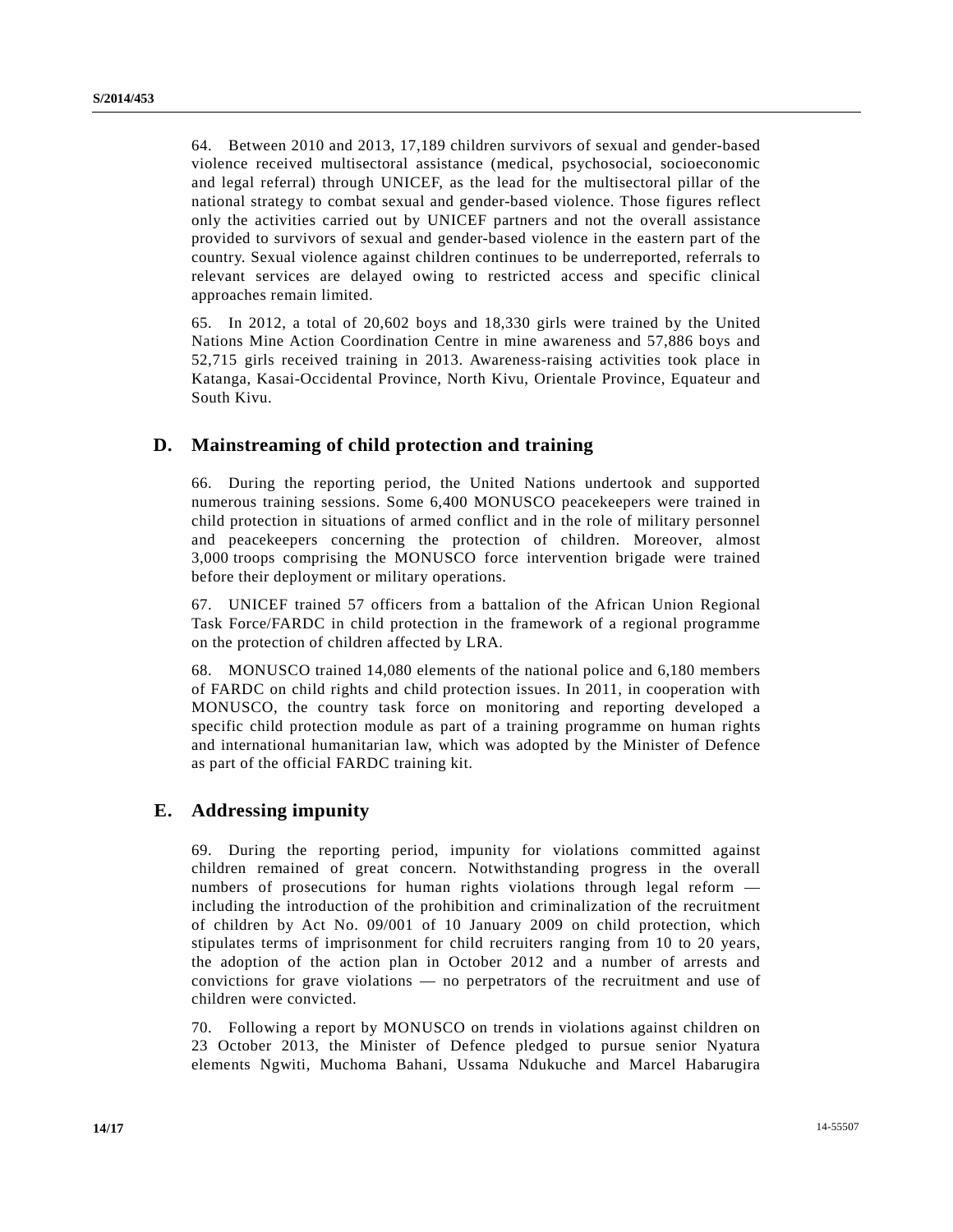Rangira for the recruitment of children. An arrest warrant for the four men was issued on 11 November 2013. On 28 February 2014, Muchoma Bahani was arrested at a FARDC training centre in Kotakoli on charges of recruiting children. He was detained in Ndolo prison in Kinshasa and MONUSCO has been assisting the military prosecutor in preparing the case for trial.

71. Colonel Josué Biyoyo Karanga, a perpetrator of child recruitment while commander of the Mudundu 40 armed group, is currently serving a life sentence in Kinshasa. He was previously sentenced in 2006 by a military court in Bukavu to life imprisonment on charges that included underage recruitment, but escaped from prison and reintegrated into FARDC as a colonel. He defected again to M23, after which he was arrested and prosecuted a second time solely on the grounds of his defection.

72. Kakule Muhindo Muhima, alias Shetani, of Mayi-Mayi Shetani, was arrested on 23 December 2013 in Rutshuru territory. He was detained in Goma on charges of having recruited 60 children (51 boys and 9 girls) between June 2008 and April 2013.

73. The case against Lieutenant Colonel Bedi Mobuli Engwnagenla, alias "Colonel 106", has not progressed. He was allegedly responsible for the recruitment and use of children, in addition to rape, sexual slavery and other human rights violations committed in South Kivu between 2005 and 2006. Since his transfer from Kinshasa to Bukavu on 2 April 2013, the case has remained at the stage of pretrial investigation.

74. No progress has been recorded either on the case against Mahanganiko Kasai, alias "Manga", of the Patriotes resistants Mayi-Mayi group responsible for the recruitment of at least 29 children, including 5 girls who were subjected to sexual violence by elements under his command between 1 January 2012 and 30 March 2013 in North Kivu. Manga surrendered to MONUSCO in Rutshuru territory and was transferred to the military prosecutor on 27 May 2013, but was freed on 17 July 2013 because of lack of evidence.

75. An increase in the number of prosecutions for crimes of sexual violence was recorded during the reporting period. That increase was the result of the support provided by international partners and the United Nations, in particular to military justice, including in the context of the national strategy to combat sexual violence. Of the 905 incidents of rape and sexual violence against children documented during the reporting period, 254 alleged perpetrators were arrested and prosecuted, of whom 105 were found guilty and sentenced to terms of imprisonment of up to 20 years. Most perpetrators were FARDC elements. With regard to rapes and other human rights violations perpetrated by FARDC elements in and around Minova in November and December 2012, 39 alleged perpetrators (including 5 high-ranking officers) were arrested and charged with crimes against humanity and war crimes, including rape, murder and looting. [6](#page-5-2)

76. MONUSCO monitored the trials of the alleged perpetrators of attacks and mass rapes, including of 55 girls and 9 boys, committed by a coalition of armed groups along the Mpofi-Kibua axis in Walikale territory between 30 July and

<sup>6</sup> The military operational court of North Kivu concluded the "Minova" trial against 39 FARDC officers on 5 May 2014. Only 2 out of 26 total convictions were on rape charges, including 1 for rape of an 8-year-old girl. Thirteen officers were acquitted.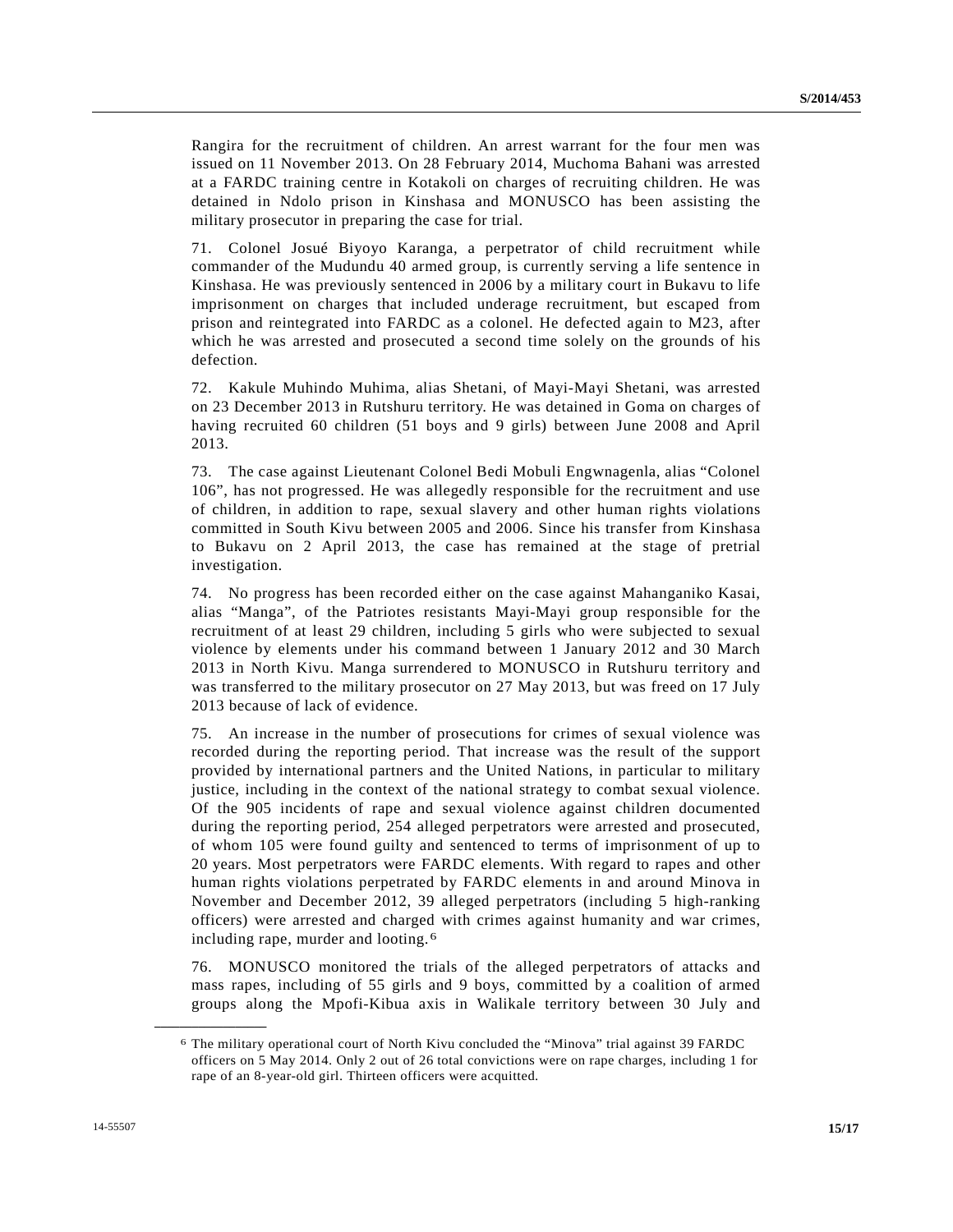2 August 2010. Only two alleged perpetrators were arrested. One of them died and the other escaped, resulting in deferment of the procedures.

77. On 9 July 2011, the Government promulgated a law on the criminalization of torture. That law reinforces Act No. 09/001 on child protection by also condemning torture against children. MONUSCO recorded at least 12 convictions against security officials for practising and/or encouraging torture since the promulgation of the law. In January 2012, two FARDC soldiers were convicted by the Isiro military garrison tribunal in Niangara, Orientale Province, and sentenced to terms of imprisonment of seven and five years, respectively, for torture of two minors (8 and 9 years of age).

78. More recently, on 11 February 2014, the Government passed an amnesty law for acts of insurrection, war and political offences, covering crimes committed between 18 February 2006 and 20 December 2013, but excluding grave crimes such as sexual violence and violations against children.

79. Significant progress was made during the reporting period at the international level. On 14 March 2012, the International Criminal Court found the commander of FPLC, Thomas Lubanga, guilty of war crimes for enlisting, conscripting and using children under 15 years of age in active hostilities in the Democratic Republic of the Congo between 2002 and 2003.

80. The former deputy chief of staff and commander of operations of FPLC, Bosco Ntaganda, voluntarily surrendered to the International Criminal Court, which had previously issued an arrest warrant for him in 2006. A second arrest warrant was issued in 2012 and he was transferred to the Court on 22 March 2013. He is being tried on, among others, three counts of war crimes for enlisting, conscripting and using children under 15 years of age.

81. On 20 November 2012, the Security Council adopted resolution [2076 \(2012\),](http://undocs.org/S/RES/2076(2012)) in which it expressed its intention to consider additional targeted sanctions against the leadership of M23 and those providing it with external support, including for the recruitment and use of children. In 2012, the Security Council Committee established pursuant to resolution 1533 [\(2004\)](http://undocs.org/1533(2004)) concerning the Democratic Republic of the Congo included four additional individuals on its consolidated assets freeze and travel ban list on the basis of their recruitment and use of children. An additional 11 individuals were also reclassified by the Committee as responsible for the recruitment and use of children.

#### **F. Observations and recommendations**

82. I urge all armed groups in the Democratic Republic of the Congo to lay down their arms immediately, stop the recruitment and use of children and other grave violations of children's rights and to release immediately all children within their ranks. I call upon them to enter into dialogue with the United Nations to prepare and implement action plans in line with Security Council resolutions [1539 \(2004\)](http://undocs.org/S/RES/1539(2004)) and [1612 \(2005\).](http://undocs.org/S/RES/1612(2005))

83. I welcome the progress made by the Government of the Democratic Republic of the Congo and the United Nations in the implementation of the action plan to halt and prevent the recruitment and use of children, sexual violence and other grave violations by the national armed forces and security forces and the engagement of the Government in the campaign "Children, Not Soldiers" to end the recruitment